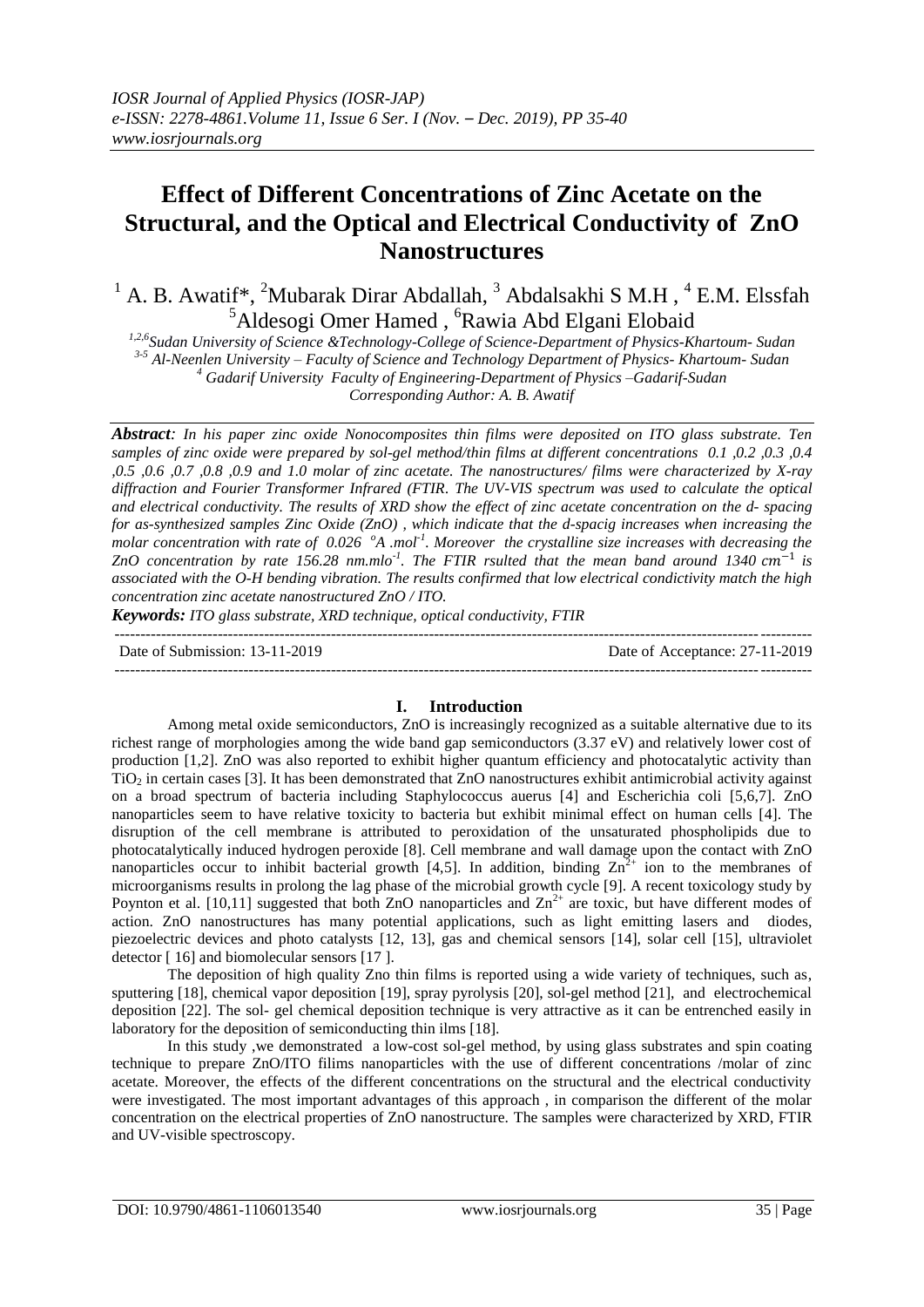### **II. Samples Preparation:**

The precursors used in the synthesis ZnO in different concentration molar seed layers by sol-gel process are Zinc acetate dehydrate  $Zn(CH_3COOH)_2.2H_2O$ . The need for surfactant is fulfilled by the use of 2methoxyethanol (ME) CH<sub>3</sub>OCH<sub>2</sub>CH<sub>2</sub>OH. The stock solution for the samples was prepared by using Zinc acetate in different molar ( 0.1.0 ,0.2 ,0.3 , 0.4 ,0.5 ,0.6 , 0.7 ,0.8 ,0.9 and 1.0 molar ). Each molar of zinc acetate was dissolved in 100 ml of ethanol in the glass beaker. Then these solution were stirred for 60 min at 80°C to get milky solution. Then some drops of 2-methoxyethanol (ME) was added carefully to the milky solution as stabilizer to abtain a transparent solution. Finally the Zinc oxide solution has been got. The ten mounts of the samples have been leaved in the laboratory at room temperature for about 24 hours. Then the samples were washed by distilled water to obtain the Sol. The sol-gel for each sample was used to prepare the film by spinner (spin coating). The films were prepared in ITO glass slide. The ITO glass were cleaned with ethanol before, washing with deionizer water and acetone. The coating of the films on ITO glass was performed at room temperature, with suitable speed rate for 60 s. The optical conductivity and electrical condactivity of ZnO thin films sample were measured as a function of wavelength by UV-visible spectroscopy. The Fourier Transform Infrared Spectrophotometer (FTIR) in the range of 400 to 4000  $\text{cm}^{-1}$  used to recorde some location of the band positions( spinel structure) as wavenumber function. The crystal structure of the samples were characterized at room temperature by using a Philips PW1700 X-ray diffract meter .

#### **III. Results and Discussion**

The crystal structure of the ten samples were characterized at room temperature by using a Philips PW1700 X-ray diffract meter (operated at 40 kV and current of 30 mA). The samples were scanned between  $0^{\circ}$ and 120<sup>o</sup> at a scanning speed of 0.06 <sup>o</sup>C/s using Cu K $\alpha$  radiation with  $\lambda = 1.5418$ Å. The X-ray diffraction patterns of the as-synthesized of ZnO nanocrystals have been shown in Fig (1). The existence of the (111),  $(200)$ ,  $(220)$ ,  $(222)$ ,  $(400)$ ,  $(331)$ , and  $(420)$  major lattice planes in the XRD patterns confirmed that the asobtained ZnO nanoparticles is spinal cubic structure.

Table(1) exhbited some crystallite lattice parameters , size,  $d$  – spacing and miller indices of the peaks shown in figure 1. According to the XRD results, the ZnO nanoparicles obtained with different concentration of zinc acetate possess high crystallinity, due to their very sharp diffraction peaks. More over no other peaks were detected which implies high purity of as-synthesized ZnO nanostructures.



**Figure (1):** shows the XRD patttern of the ten ZnO sample in different concentration of zinc acetate.

| <b>Table(1):</b> displays some crystallite lattice parameters (size, $d$ – spacing and miller indices) of ten ZnO |  |  |  |  |  |  |
|-------------------------------------------------------------------------------------------------------------------|--|--|--|--|--|--|
| comple                                                                                                            |  |  |  |  |  |  |

| sailiult. |         |  |  |  |  |
|-----------|---------|--|--|--|--|
| 2-Theta   | d(A)    |  |  |  |  |
| 33.5027   | 2.67255 |  |  |  |  |
| 38.8784   | 2.31450 |  |  |  |  |
| 56.1542   | 1.63660 |  |  |  |  |
| 78.4007   | 1.33628 |  |  |  |  |
| 83.4586   | 1.15725 |  |  |  |  |
| 92.9933   | 1.06197 |  |  |  |  |
| 96.1770   | 1.03508 |  |  |  |  |

DOI: 10.9790/4861-1106013540 www.iosrjournals.org 36 | Page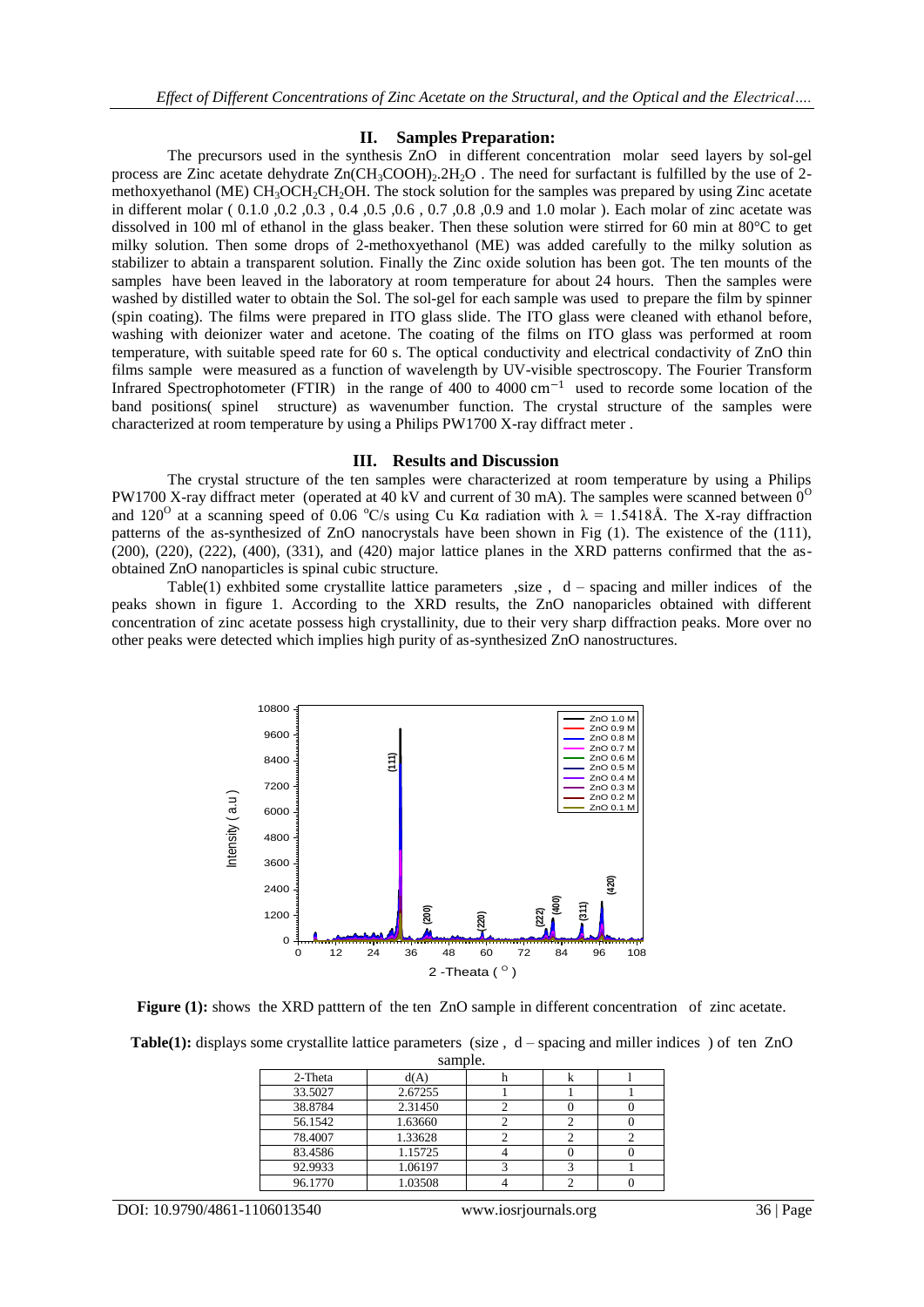Table (2) shows some crystallite lattice parameters (c- form , a,b,c,  $\beta$ , $\alpha$ ,  $\gamma$ , density ,Xs( nm ) and d – spacing ) of all samples of as- sythesized ZnO nanoparticle by using different concentration of Zinc acetate. The dislocation density  $(\delta)$  of the samples is calculated and listed in table (2). As can be seen from table (2), the dislocation density increase when the concentration of ZnO molars increase. This result may lead to increase the growth of the crystal. As shown in Figure (2) the density ( $\delta$ ) of ZnO nanoparticles at different concentration increasing as the concentration increase by rate  $10^{-3}$  (g.cm<sup>-3</sup>) .mol<sup>-1</sup>. This result can be explained as follows; when the ZnO ratio increases, it leads in increasing in the proportion of surface atoms. Figure (3) shows the relation between d- spacing and the effect of concentration in as-synthesized ZnO nanoparticles. It's noticed that the d- spacing decreased when increasing the concentration of ZnO by rate  $(0.026 \text{ }^{\circ} \text{A} \cdot \text{mol}^{-1})$ . The increasing of the d- spacing is lead to the construction of larger clusters. The d- spesing decreases with increasing the ZnO concentration by rate  $(0.026 \text{ }^{\circ}A \text{ }mod^{-1})$ . Also the slow decrease of d-spesing in the early stage of calcinations of ZnO is attributed to prevent rapid growth of crystals.

| $\sim$ $\prime$ $\prime$ |        |         |                           |                |        |           |             |
|--------------------------|--------|---------|---------------------------|----------------|--------|-----------|-------------|
| <b>Sample</b>            | C-form | $a=b=c$ | $\alpha = \beta = \gamma$ | <b>Density</b> | Xs(nm) | d-spesing | Average L-C |
| $ZnO$ 1.0 M              | Cubic  | 8.3981  | 90                        | 5.4495         | 20.10  | 2.1433    | 25.4        |
| $ZnO$ 0.9 M              | Cubic  | 8.3981  | 90                        | 5.4494         | 26.93  | 2.1532    | 26.03       |
| $ZnO$ 0.8 M              | Cubic  | 8.3981  | 90                        | 5.4493         | 23.28  | 2.1548    | 27.68       |
| $ZnO$ 0.7 M              | Cubic  | 8.3981  | 90                        | 5.4492         | 24.25  | 2.1587    | 29.11       |
| $ZnO$ 0.6 M              | Cubic  | 8.3981  | 90                        | 5.4491         | 68.47  | 2.1608    | 29.21       |
| $ZnO$ 0.5 M              | Cubic  | 8.3981  | 90                        | 5.4490         | 92.15  | 2.1623    | 30.66       |
| $ZnO$ 0.4 M              | Cubic  | 8.3981  | 90                        | 5.4489         | 108.55 | 2.1654    | 36.75       |
| $ZnO$ 0.3 M              | Cubic  | 8.3981  | 90                        | 5.4488         | 114.83 | 2.1672    | 38.41       |
| $ZnO$ 0.2 M              | Cubic  | 8.3981  | 90                        | 5.4487         | 129.53 | 2.1687    | 39.34       |
| $ZnO$ 0.1 M              | Cubic  | 8.3981  | 90                        | 5.4486         | 145.23 | 2.1697    | 39.35       |

**Table (2),** shows XRD parameters of ZnO nanocrystals at various crystalline orientations.

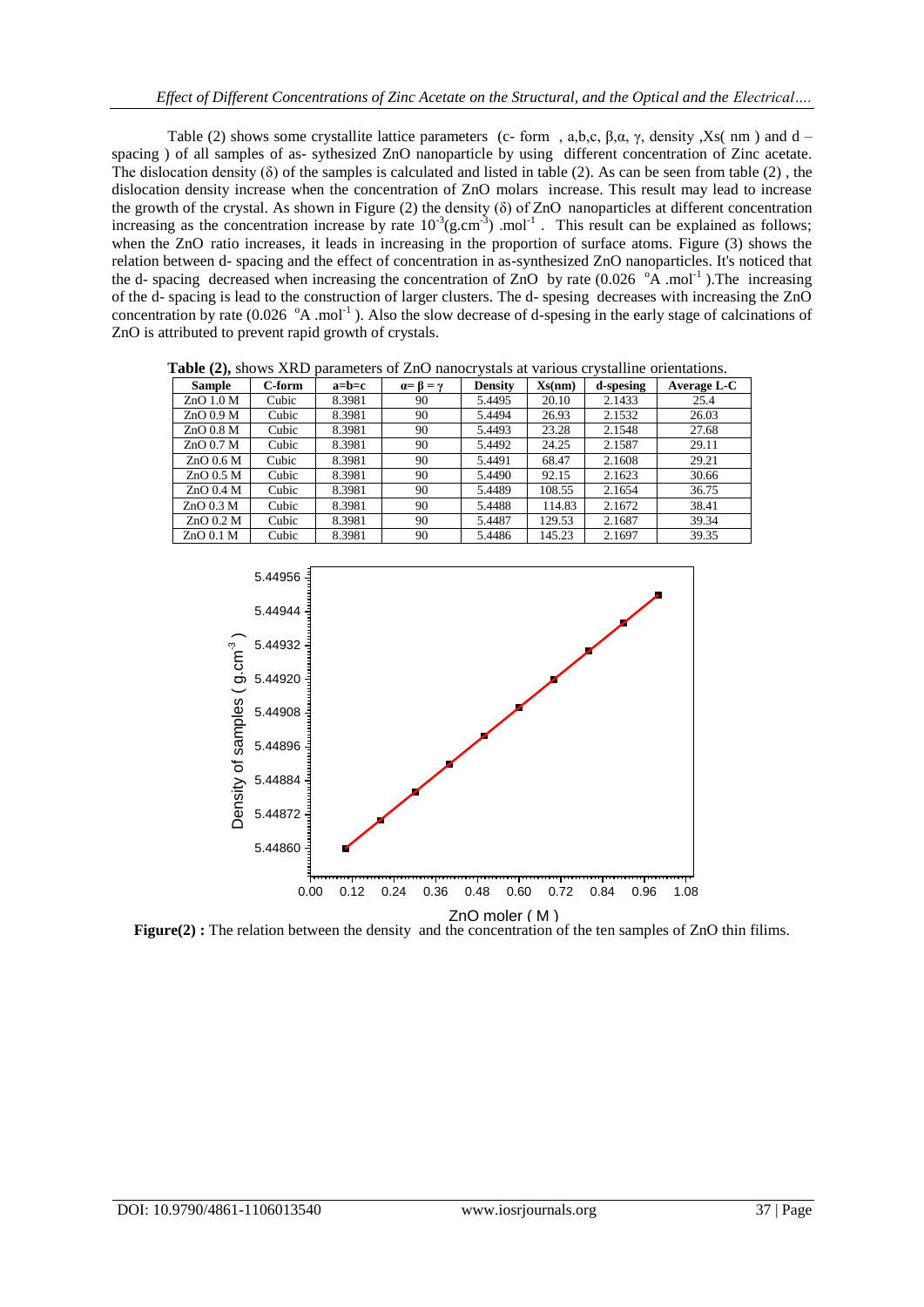

**Figure (3):** Indicate The relation between d- Specing and the effect of concentration in as-syntheized ZnO thin filims nanoparticles.

The chamical constitutions of ZnO nanostructures were examined through Mattson Fourier Transform Infrared Spectrophotometer (FTIR) in the range of 400 to 4000 cm<sup>-1</sup> at room temperature Fig(4). The infrared spectra of all ZnO nanosample were recorded for all samples, the bands around 455 and 850 cm<sup>−</sup><sup>1</sup> are assigned to the metal-oxygen vibration in the tetrahedral sides. The difference in the spectral positions is due to the different values of metal ion- $0^{-2}$  distances for octahedral and tetrahedr sites. The band around 1205 is due to C-C stretching vibration and C-C-H bending vibration. The band around 1340 cm<sup>-1</sup> is associated with the O-H bending vibration .The band around 2450 cm<sup>-1</sup> is due to C=C stretching. The bands around 3640cm<sup>-1</sup> and 3910 cm<sup>-1</sup> respecively are due to the stretching mode of H-O-H bending vibration of free or absorbed water which implies that the hydroxyl groups are retained in ZnO of different concentration of zinc acetate.



**Figure (4):** demonstrate FTIR spectrum of the ten samples of as- obtained ZnO nanostructures.

The optical conductivity is a measure of frequency response of material when irradiated with light which is determined using the following relation [23 ]:

$$
\delta_{opt} = \frac{anc}{4\pi} \tag{1}
$$

Where( c) is the light velocity,  $\delta_{opt}$  is optical condictivity, n is refrective index and  $\alpha$  is the obsorption cofficient. The electrical conductivity can be estimated using the following relation [ 41 ]: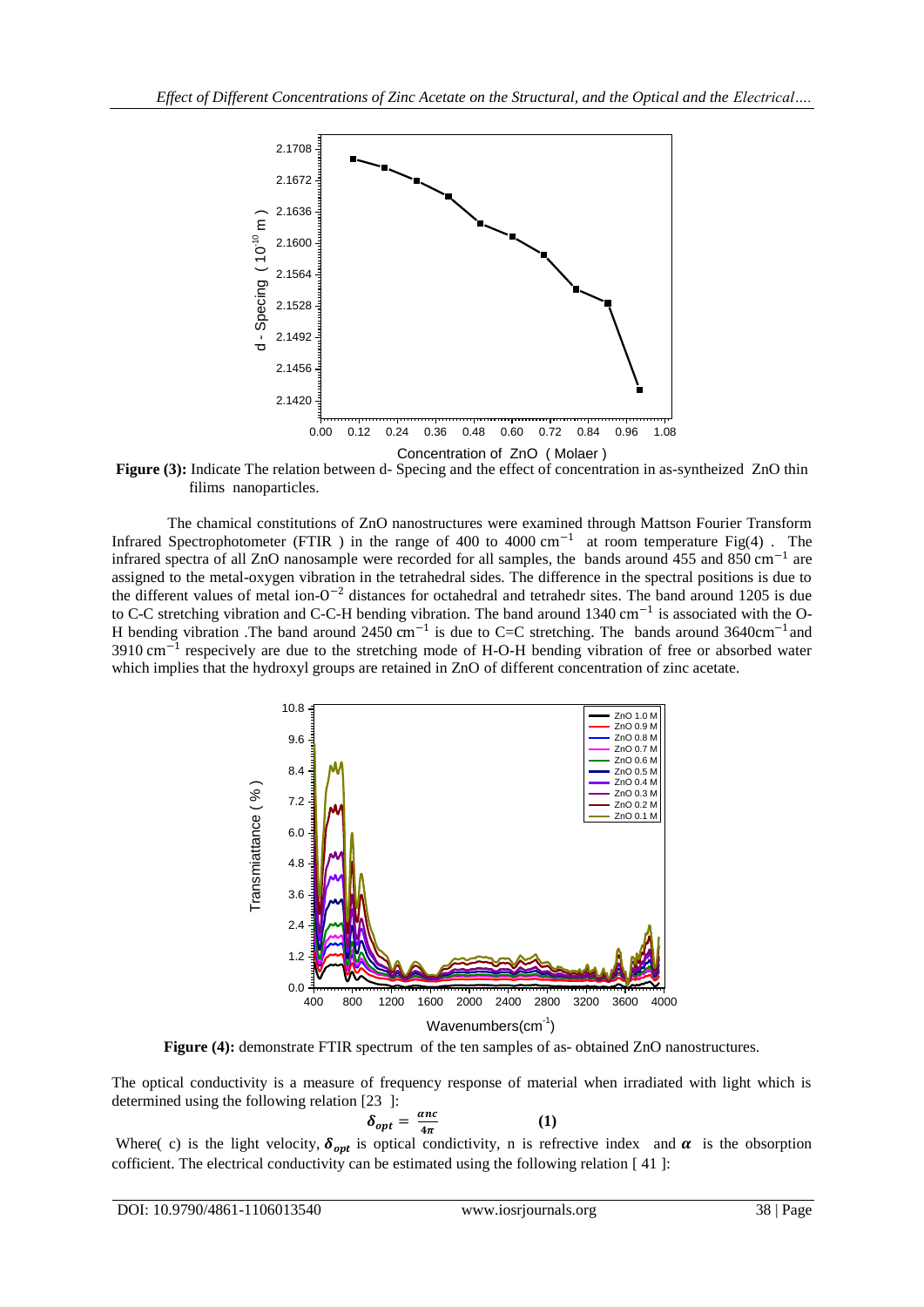$$
\delta_{ele} = \frac{2\lambda \delta_{opt}}{a} \,. \tag{2}
$$

Where  $\lambda$  is the wavelengt. The high magnitude of optical conductivity is about 1.34x10<sup>11</sup> sec<sup>-1</sup> noticed in Figure (5) which confirms the presence of very high photo-response for samples 1.0, 0.9 and 0.8 molar respectively of as-prepared ZnO nanostructures. The increase of optical conductivity at high photonenergies is due to the high absorbance of as-prepared samples ZnO at different molars and also may attributed to electron excitation by photon energy. Moreover, Figure 6 indicates that the interception carves on y-axix show low electrical condictivity for high concentration in comporison with other and this may atrributed to higher band gab at higher molar concentraton of ZnO/film [ 23].



**Figure** (5): shows the relation between the optical conductivity and wavelengths of ten samples of as-synthezied ZnO nanostructures.



**Figure** (6): Illustrates the relation between the electrical conductivity and wavelengths of the ten samples of assynthezied ZnO nanostructures.

### **IV. Conclusions**

In this paper ,we have reported the effect of different concentrations of zinc-acetate on the structural and the electrical conductivity of ZnO/films nanostructures. The XRD patterns exhibited that all samples of ZnO nanostructures synthesized at different concentration of zinc acetate confirmed the formation of spinal Cubic crystal using sol-gel method. The band around 1340 cm<sup>-1</sup> is associated with the O-H bending vibration. The result also show that, the increasing in the concentration of zinc acetate lead to increase in the density (δ) of